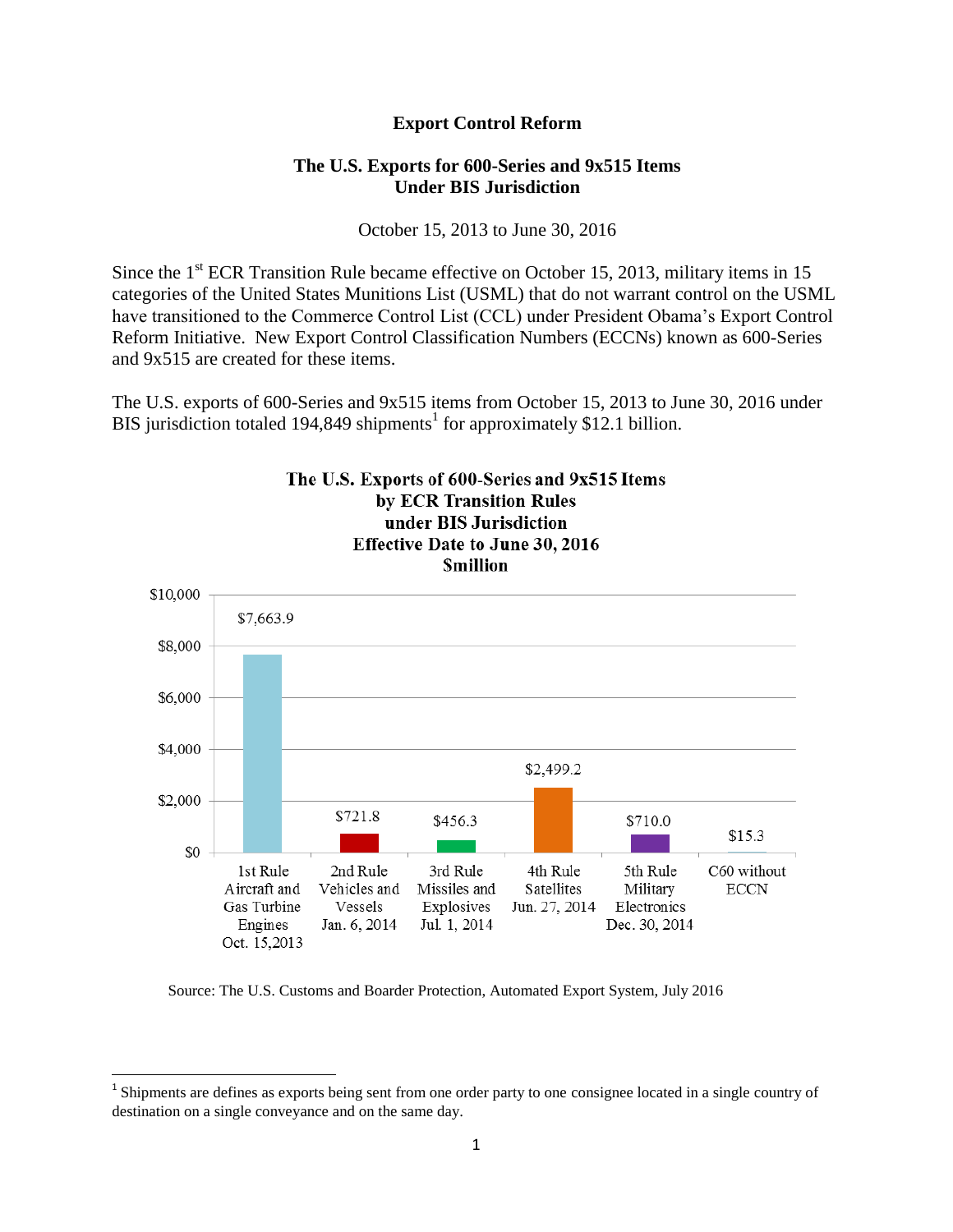

Source: The Custom of Boarder Protection, Automated Export System, July 2016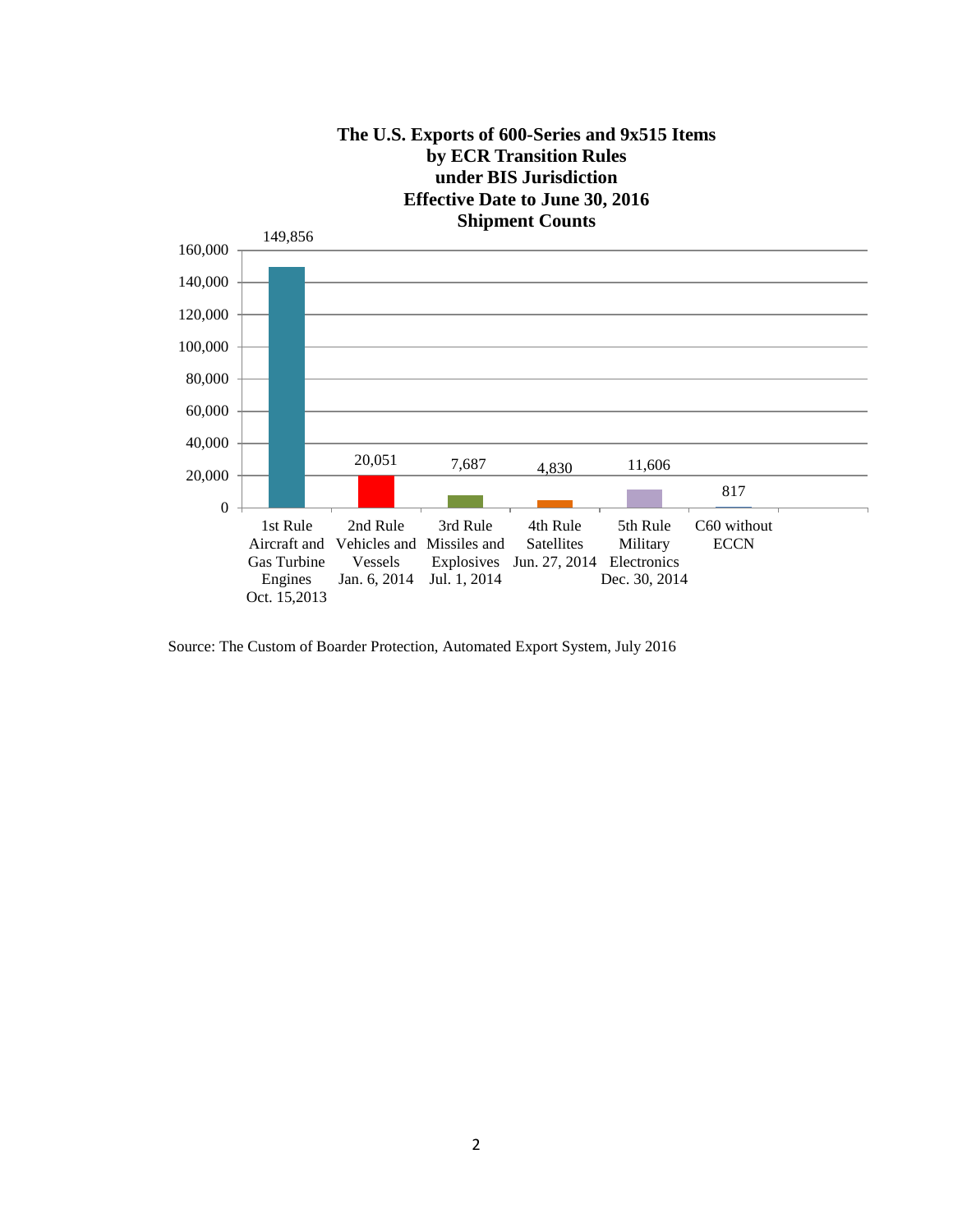Of \$12.1 billion in the U.S. exports of 600-series and 9x515 items under BIS jurisdiction, the top destinations were Japan with \$1.8 billion (15.1% of the total value); French Guiana where The Guiana Space Center run by France and the European Union located with \$1.2 billion (9.9%); and Canada with \$1.1 billion (9.4%).

| Top Ten Destinations of U.S. Exports of 600-Series and 9x515 Items by Value                      |                                                  |                               |                                 |                      |
|--------------------------------------------------------------------------------------------------|--------------------------------------------------|-------------------------------|---------------------------------|----------------------|
| under BIS Jurisdiction                                                                           |                                                  |                               |                                 |                      |
| October 15, 2013 to June 30, 2016                                                                |                                                  |                               |                                 |                      |
|                                                                                                  |                                                  | % of Total                    | Value                           |                      |
| Country                                                                                          | <b>Shipment Counts</b>                           | Shipment Count                | <b><i><u>Smillion</u></i></b>   | % of Total Value     |
| Japan                                                                                            | 19,919                                           | 10.2%                         | \$1,822.9                       | 15.1%                |
| French Guiana                                                                                    | 24                                               | 0.0%                          | \$1,189.7                       | 9.9%                 |
| Canada                                                                                           | 17,750                                           | 9.1%                          | \$1,131.3                       | 9.4%                 |
| United Kingdom                                                                                   | 21,365                                           | 11.0%                         | \$865.1                         | 7.2%                 |
| South Korea                                                                                      | 15,189                                           | 7.8%                          | \$779.4                         | 6.5%                 |
| Mexico                                                                                           | 8,492                                            | 4.4%                          | \$525.7                         | 4.4%                 |
| Israel                                                                                           | 8,162                                            | 4.2%                          | \$390.4                         | 3.2%                 |
| Germany                                                                                          | 8,571                                            | 4.4%                          | \$373.1                         | 3.1%                 |
| <b>United Arab Emirates</b>                                                                      | 7,662                                            | 3.9%                          | \$339.5                         | 2.8%                 |
| Italy                                                                                            | 5,837                                            | 3.0%                          | \$336.4                         | 2.8%                 |
| <b>Top Ten Total</b>                                                                             | 112,971                                          |                               | \$7,753.5                       |                      |
| <b>Top Ten Total/</b>                                                                            |                                                  |                               |                                 |                      |
| <b>Grand Total</b>                                                                               |                                                  | 58.0%                         |                                 | 64.3%                |
| <b>Grand Total</b><br>$\mathbf{M}$ $\mathbf{M}$ $\mathbf{M}$ $\mathbf{M}$ $\mathbf{M}$<br>$\sim$ | 194,849<br>$\sim$ $\sim$<br>$1 \quad \mathbf{r}$ | $T$ $T$ $T$<br>1 <sub>1</sub> | \$12,067.1<br>$\cdots$ $\cdots$ | $\sim$ $\sim$ $\sim$ |

Note: The Guiana Space Center, run by France and European Union, is located in French Guiana.

Source: The U.S. Customs and Boarder Protection, Automated Export System, July 2016